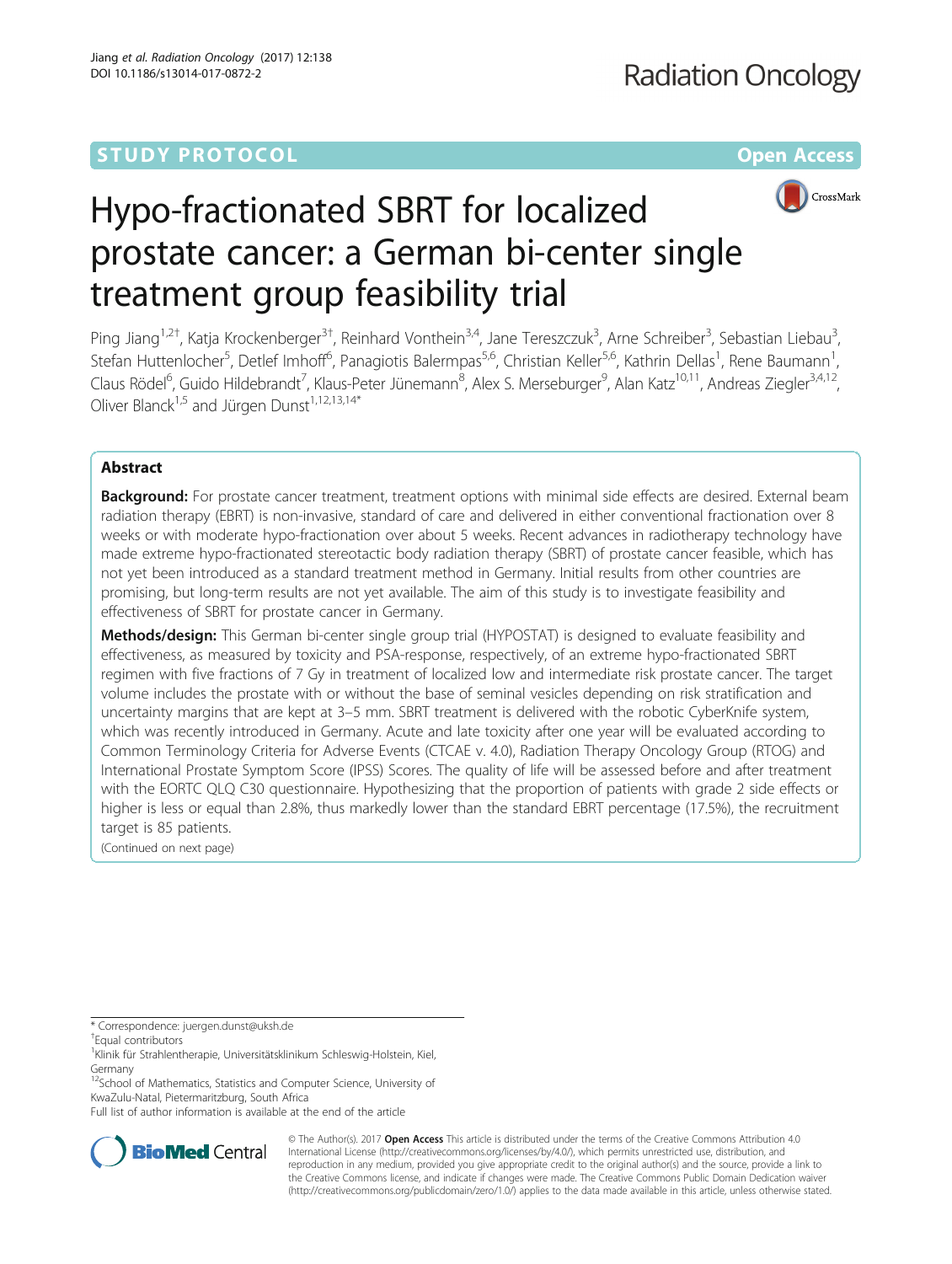## (Continued from previous page)

Discussion: The HYPOSTAT trial aims at demonstrating short term feasibility of extreme hypo-fractioned SBRT for the treatment of prostate cancer and might be used as the pilot study for a multi-center multi-platform or for randomized-controlled trials comparing conventional radiotherapy with SBRT for localized prostate cancer in the future. The study concept of patient enrollment, follow up and evaluation by multiple public university clinics and actual patient treatment in dedicated private radiosurgery practices with high-tech radiation equipment is unique for clinical trials.

**Study status:** The study is ongoing and currently recruiting patients.

Trial registration: Registration number: [NCT02635256](https://clinicaltrials.gov/ct2/show/NCT02635256) ([clinicaltrials.gov\)](http://clinicaltrials.gov). Registered 8 December 2015.

Keywords: Clinical trial, Localized prostate cancer, Extreme hypo-fractionation, Robotic Radiosurgery, Stereotactic body radiation therapy, CyberKnife

## Background

#### General treatment strategy for localized prostate cancer

Prostate cancer is the most frequently diagnosed malignant tumor and the third most frequent reason for men's death in Europe [\[1](#page-5-0)]. Current therapy procedures for localized prostate cancer include active surveillance, prostatectomy and radiation therapy, but the optimal therapy regime remains unclear.

Compared to other cancers, prostate cancer is characterized by three specific features: the progression rate is slow, the patient population is old with a median age at diagnosis of approximately 75 years and a specific tumor marker  $-$  the prostate specific antigen (PSA) is available to monitor progression even at an early stage [\[2](#page-5-0)–[5](#page-5-0)]. Owing to these facts, 'active surveillance' is more and more considered as an alternative treatment option for localized low- to intermediate risk prostate cancer [\[6](#page-5-0)–[8](#page-5-0)]. During active surveillance, digital rectal exams and annual biopsies are performed and PSA levels are checked regularly and therapeutic intervention is only recommended in case of disease progression (e.g., as measured by increased PSA levels). Some studies have confirmed that early intervention with radical prostatectomy may have no advantage for most patients when compared to active surveillance [\[9](#page-5-0)–[11](#page-5-0)].

Local therapies, such as radical prostatectomy or radiation therapy, either in form of external beam radiotherapy (EBRT) or brachytherapy or a combination of both, are indicated if active surveillance is impossible or unwanted or in case of documented disease progression. Radiation therapy is, with respect to tumor control, at least equivalent to radical surgery for all patients with localized disease. The range of side effects is different with the major problems being incontinence after prostatectomy and rectal complications after radiotherapy. However, the overall frequency of side effects seems to be similar [\[12](#page-5-0)–[18\]](#page-5-0). The choice of local therapy method, therefore, mainly depends on the patient's preference and possible contraindications.

Overall, the above mentioned treatment options (active surveillance and local therapy) are compared in several clinical trials: the most recent publication coming from the ProtecT trial [[19\]](#page-5-0). The study group published its 10 year results in 2016 and found that overall survival was not different in the active surveillance and local therapy group; however there seems to be a benefit for local therapy in terms of disease progression and development of metastases [[19\]](#page-5-0). In Germany, a large randomized study (PREFERE) was initiated in 2013 with the objective to compare the different treatment procedures including active surveillance, prostatectomy, brachy-therapy and EBRT for low risk prostate cancer. PREFERE was the largest oncological clinical trial in Germany and financially supported by the German Cancer Aid and includes patients younger than 75 years at diagnosis with a PSA value  $\leq 10$  ng/ml and a Gleason score  $\leq 7a(3 + 4)$ . Approximately 7300 patients were planned to be treated, but the study was recently closed.

#### External beam radiotherapy

EBRT for low/intermediate risk prostate cancer is generally carried out with conformal- (3D-CRT) or intensityand volumetric-modulated radiotherapy (IMRT and VMAT) techniques delivered in conventional fractionation [[20](#page-5-0)–[23](#page-5-0)]. The target organ (prostate, possibly also the seminal vesicles or a part of them) is irradiated with single doses of 1.8–2.0 Gy daily for 5 days a week up to a total dose of 72–78 Gy [\[20](#page-5-0)–[23](#page-5-0)]. There is a clear doseresponse relationship between tumor control rates and total irradiation doses [\[24, 25\]](#page-5-0). However, better local control has not resulted in increased survival. Moreover, almost all studies have also shown an increase of late toxicity at higher doses [\[24](#page-5-0), [25\]](#page-5-0). For example, a large randomized-controlled trial found that 39% of all patients developed genitourinary (GU) toxicity, and 32% had grade 2 gastrointestinal (GI) toxicities after 4.2 years of follow up [\[24\]](#page-5-0). After 1 year, approximately 17.5% of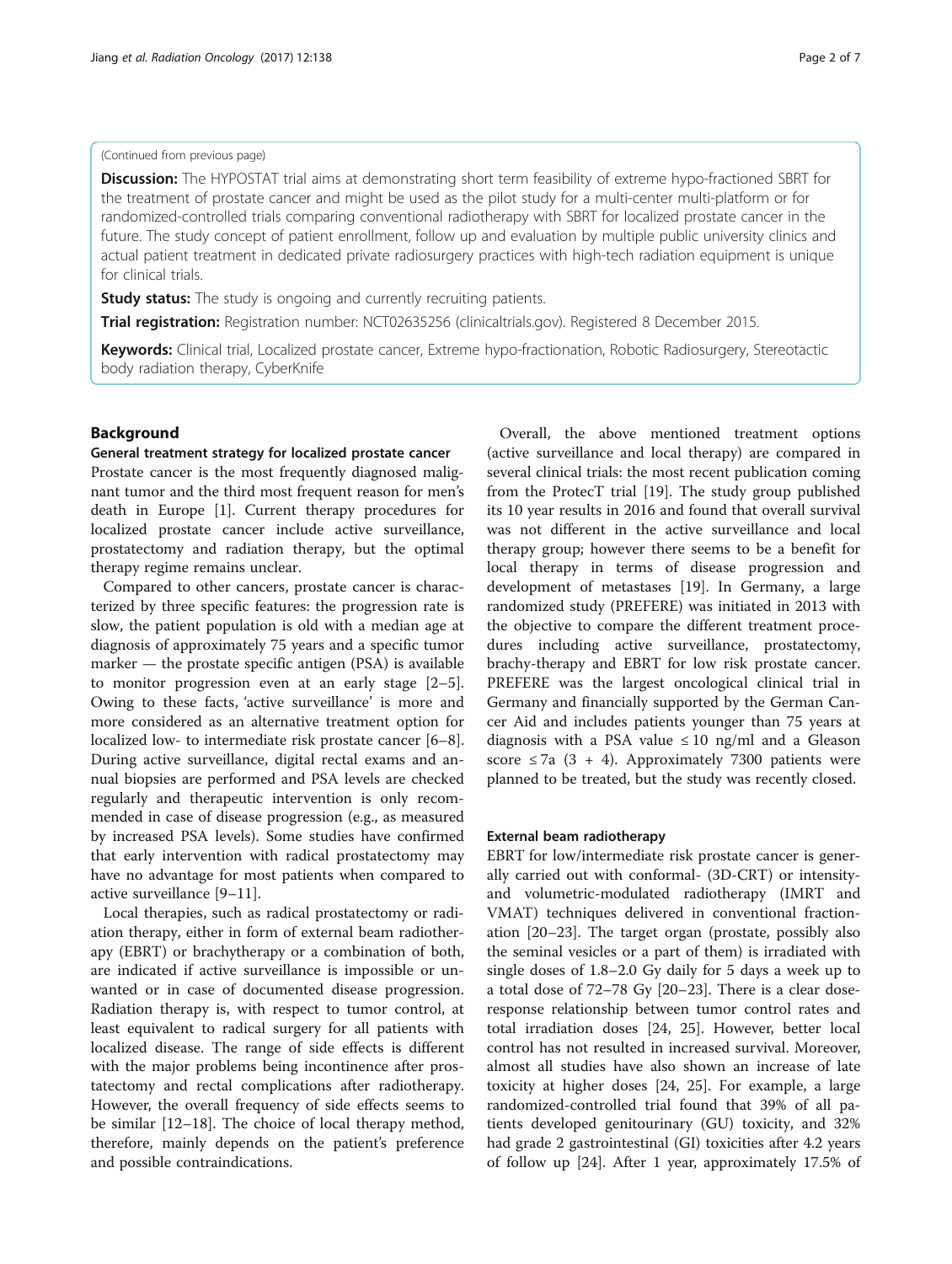patients had grade 2 late complications in the GU system and 10% developed toxicity in the GI system.

## Rationale for treating localized prostate cancer using hypo-fractionation

In general, conventional fractionation for EBRT with daily doses of 1.8–2.0 Gy is based on the assumption that the cells of the surrounding healthy organs have a lower proliferation rate than the tumor cells and are therefore less reactive to small radiation doses. The cell survival of an organ or tumor after irradiation is generally described by the  $\alpha/\beta$ -value [\[26](#page-5-0)] — high proliferating organs or tumors have α/β-values in the order of 10 Gy and very slow proliferating organs or tumors have  $\alpha/\beta$ values in the order of 2 Gy.

Recent data from various prospective studies suggest a low fractionation sensitivity of prostate cancer [\[26](#page-5-0), [27](#page-5-0)]. Currently, the  $\alpha/\beta$ -value of prostate cancer is estimated to be approximately 1.5 Gy; thus, lower than the currently estimated α/β-value for late rectal complications, which is approximately 3.0 Gy [[28, 29\]](#page-5-0). This difference in fractionation sensitivity suggests that an advantage might be expected from hypo-fractionated treatment regimens, either with regard to increased local control, reduced late side effects or both. Interestingly, published randomized trials that used moderately hypofractionated regimens (e.g., 22 vs. 40 fractions) showed only similar results with regard to biochemical control and even slightly worse side effects compared to standard fractionation [[30, 31](#page-5-0)]. A comprehensive review on the topic of moderate hypofraction for prostate radiotherapy was recently published by a German group [\[32](#page-6-0)].

#### Treatment results with extreme hypo-fractionation

Following the concept of the assumed radiobiology of prostate cancer to the end, several studies in the USA investigated extreme hypo-fractionated regimens, called stereotactic body radiation therapy (SBRT) or sometimes also called radiosurgery. These studies used 5 fractions, and total doses of 35–37 Gy have been reported recently [[33](#page-6-0)–[45](#page-6-0)]. Up to now, more than 1500 patients with 5 years of follow up were treated in 18 different feasibility studies. Most of the studies used robotic SBRT with the CyberKnife system (Accuray Inc., USA) and active fiducial-based tracking because of well-known prostate motion during treatment [\[46, 47](#page-6-0)]. Due to relevant prostate movements during treatment, techniques with imageguidance and motion compensation seem mandatory and a widespread use of extreme hypo-fractionation is currently not recommended [\[48](#page-6-0)–[51](#page-6-0)].

In brief, these studies showed excellent biochemical control rates after 1–5 years in the range of 93–100% for low and intermediate risk prostate cancers (PSA value  $\langle 20 \text{ ng/ml} \rangle$  and Gleason score  $\leq$  7). These studies also demonstrated a low frequency of late side effects with a trend towards more severe side effects if a total dose of 35 Gy in 5 fractions were exceeded. Mild side effects (grade 2) with 35 Gy and 36.25 Gy in 5 fractions were 4% and 10% in the GU system, respectively, and 2% and 4% in the GI system, respectively. Serious GU side effects (grade 3) occurred in only 2% of patients treated with 36.25 Gy. These data are in favor of SBRT when compared to the results of standard fractionated EBRT [[24, 25,](#page-5-0) [35, 37](#page-6-0)]. Recently, the first results of the Scandinavian HYPO-RT-PC trial comparing 42.7 Gy in 7 fractions versus 78 Gy in 39 fractions confirmed this hypothesis [\[52](#page-6-0)] and the randomized controlled HEAT (USA) and PACE (UK) trials are actively recruiting patients.

As the treatment of prostate cancer with extreme hypo-fractionated SBRT has not yet been introduced as common practice in Germany and long-term follow-up data are not yet available internationally, the German Society for Radiation Oncology (DEGRO) and the National Radiation Protection Authority (BfS, Bundesamt fuer Strahlenschutz) have issued a strict recommendation to only treat prostate cancer with extreme hypo-fractionation in prospective clinical trials. This body of work represents the first and currently only clinical trial for hypo-fractionated SBRT for localized prostate cancer (HYPOSTAT) in Germany.

#### Methods/design

#### General study setting

At the time of study protocol initiation of HYPOSTAT in 2012, two main circumstances were found for Germany with respect to prostate cancer treatment: 1) the PREFERE trial was widely supported and conducted by many institutions, and 2) the CyberKnife, from which most prostate treatment data for hypo-fractionated SBRT originated, was only available in a limited number of centers, most being privately owned. It was therefore intended to initiate a clinical trial that included the private CyberKnife centers as well as excluded patients eligible for the PREFERE trial. The current setting in amendment IV from May 2016 of the HYPOSTAT study (protocol number ZKS-121-003) stipulates that patients are enrolled and followed after treatment by public university medical centers and treated by the CyberKnife system in two private practices. At the time being, this is a unique setting in clinical trial design.

## Study design

The HYPOSTAT study is designed as a prospective observational trial. The hypothesis is that image-guided SBRT with 35 Gy in 5 fractions (7 Gy per fraction) is feasible in the treatment of prostate cancer. The primary endpoint is toxicity to the GI and GU system at 1 year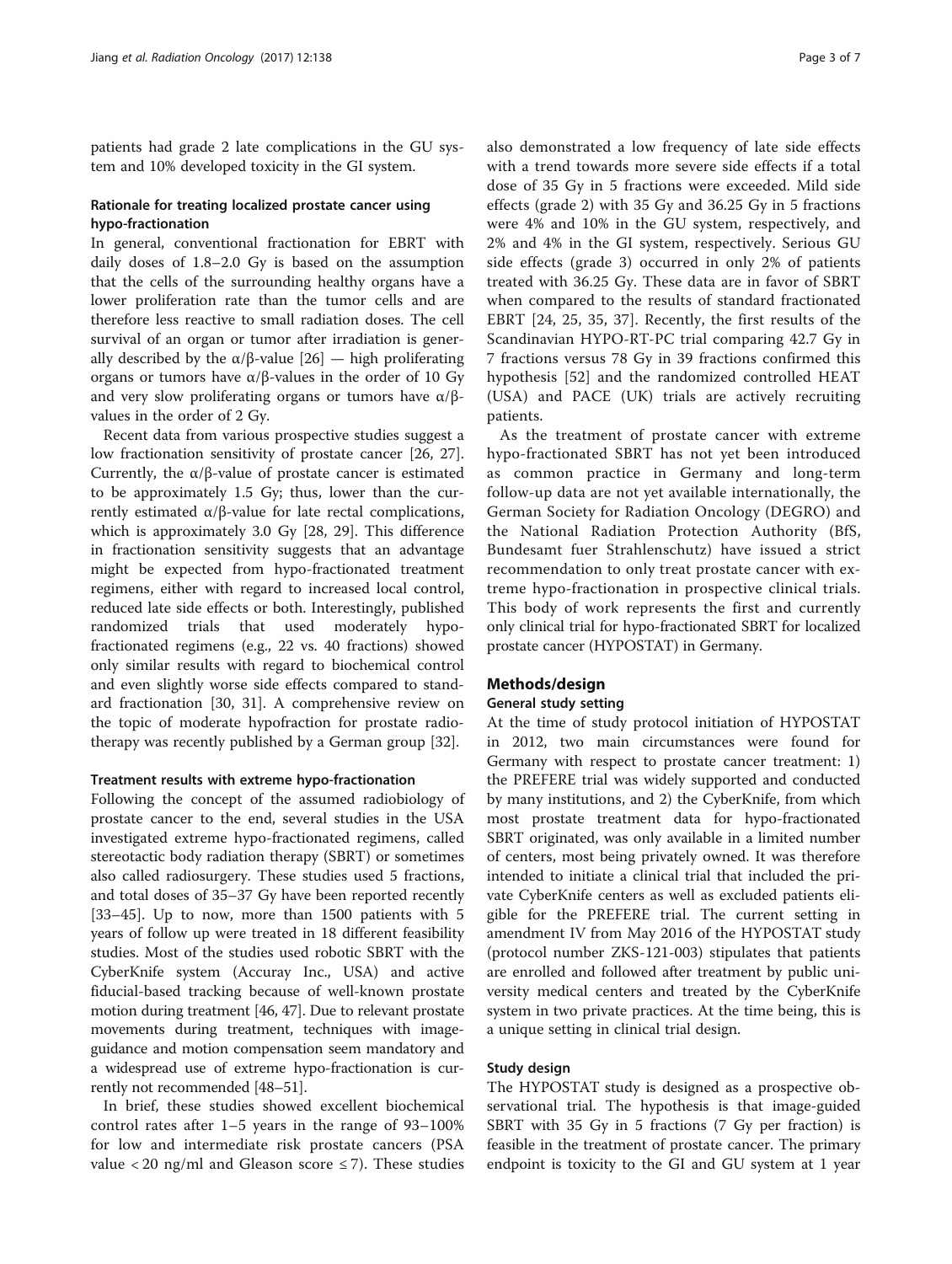after treatment assessed according to the Common Terminology Criteria for Adverse Events (CTCAE v. 4.0) and Radiation Therapy Oncology Group (RTOG) Scores. Secondary endpoints are PSA-failure-free survival, relapse-free survival, urological function assessed by the International Prostate Symptom Score (IPSS), and Quality of life (QoL) assessed before and after treatment with the European Organization for Research and Treatment of Cancer (EORTC) Quality of Life Questionnaire (QLQ) C30 and the Patient Oriented Prostate Cancer Utility Scale (PORPUS) questionnaire.

## Patient inclusion criteria

- Histologically confirmed, locally confined prostate cancer
- Completed staging according to the National Guidelines
- Gleason score ≤ 7
- $\bullet$  PSA < 15 ng/ml
- Prostate volume  $< 80 \text{ cm}^3$
- $\bullet$  IPSS-Score  $\leq 12$
- Age > 75 years or Age 70–75 years and either PSA > 10 ng/ml and/or Gleason score = 7b and/or Gleason score =  $7a$  with  $> 33\%$  positive biopsy cores and/or  $cT > 2a$  and/or prostate volume  $> 60 \text{ cm}^3$
- Informed consent

## Patient exclusion criteria

- Treatment in the PREFERE trial possible
- Previous pelvic radiotherapy
- Contraindication against the implantation of fiducial gold markers
- Immunosuppressive therapy
- Treatment relevant co-morbidities
- Patient's inability to understand or comply with the procedures

#### Treatment planning and delivery

Treatment will be carried out with a robotic CyberKnife system (Accuracy Inc., USA) using real-time tracking. Three to four fiducial markers will be necessary to identify the location of the prostate during treatment. The distance between two fiducial markers should be  $\geq 2$  cm. Implantation of fiducial markers should be completed at least 5 days before treatment-planning computed tomography (CT) to reduce the post-implantation migration of the fiducial marker. During planning CT, and on any treatment day, the use of an enema is advised to reduce the maximum rectal diameter. A bladder catheter is not necessarily needed, but a consistent and constant bladder filling of 20–30 ml during planning CT and treatment is recommended.

Gross tumor volume (GTV) is defined as the prostate on the planning magnetic resonance imaging (MRI) for patients with a low-risk profile and as the prostate with the bases of seminal vesicles (1 cm proximal) for all other patients. The clinical tumor volume (CTV) is defined as GTV plus 1–2 mm for patients with low-risk prostate cancer and plus 2 mm for all other patients. The planning target volume is defined as CTV plus an anisotropic margin of 1 mm posterior into the direction of the rectum and 3 mm in all other directions. Organs at risk (OAR) are rectum, bladder, urethra (if identifiable), neurovascular bundles (if identifiable), penile bulb, small bowel, femoral heads and the skin (5 mm thick). The rectum is defined from the inferior level of the anus to the recto-sigmoid junction to give a length of approximately 12 cm.

All patients will be treated with 35 Gy in 5 fractions (7 Gy per fraction) prescribed to the 80–85% isodose (maximum dose =  $100\%$ ) covering the PTV to 95% (PTV<sub>35Gy</sub>  $\geq$  95%). OAR dose limitations (Table 1) are specified according to published guidelines [[33](#page-6-0)–[45, 53](#page-6-0)–[56](#page-6-0)] and the urethral dose reduction technique will be used to minimize risks of side effects [\[57\]](#page-6-0). Patients will be treated every second day with a minimum of 36 h between two fractions. The treatment time shall be 1.5 to 2 weeks.

## Follow-up assessments

The primary endpoint will be the feasibility of extreme hypo-fractionated SBRT in the treatment of prostate cancer assessed 1 year after treatment, as all of the acute and certain intermediate toxicity will be observed in this period. Follow-up visits will occur at 4–6 weeks, 3 months (± 1 week), 6–9 months and 12–15 months after the last

|              |  |  |  | <b>Table 1</b> Dose limits for organs at risk relevant for prostate |  |
|--------------|--|--|--|---------------------------------------------------------------------|--|
| radiosurgery |  |  |  |                                                                     |  |

| Organ at risk        | Dose limit                                                                                                                                                          |  |  |
|----------------------|---------------------------------------------------------------------------------------------------------------------------------------------------------------------|--|--|
| Rectum               | $D_{\text{max}}$ < 38 Gy<br>$V_{36Gv}$ < 1 cm <sup>3</sup> & < 5%<br>$V_{29Gy}$ < 15 cm <sup>3</sup> & < 20%<br>$V_{18\text{Gv}} < 25 \text{ cm}^3 \text{ < } 50\%$ |  |  |
| Bladder              | $D_{\text{max}} < 38$ Gy<br>$V_{36Gv}$ < 10 cm <sup>3</sup> & < 10%<br>$V_{18Gv}$ < 40%                                                                             |  |  |
| Urethra              | $D_{\text{max}} < 44$ Gy                                                                                                                                            |  |  |
| Penile Bulb          | $V_{30\text{Gy}} < 3 \text{ cm}^3 \text{ < } 50\%$                                                                                                                  |  |  |
| Femoral Heads        | $V_{30\text{Gv}} < 10 \text{ cm}^3$<br>$V_{14.5GV}$ < 5%                                                                                                            |  |  |
| Testicle             | To be blocked for passing beams                                                                                                                                     |  |  |
| Small Bowel          | $V_{30\text{Gy}} < 1 \text{ cm}^3$<br>$V_{18Gy}$ < 5 cm <sup>3</sup>                                                                                                |  |  |
| Neurovascular Bundle | $V_{38GV}$ < 50%                                                                                                                                                    |  |  |
| Skin (5 mm)          | $D_{\text{max}}$ < 30 Gy                                                                                                                                            |  |  |

 $D_{max}$  = Maximum Dose,  $V_{xGy}$  = Volume receiving X Gy or more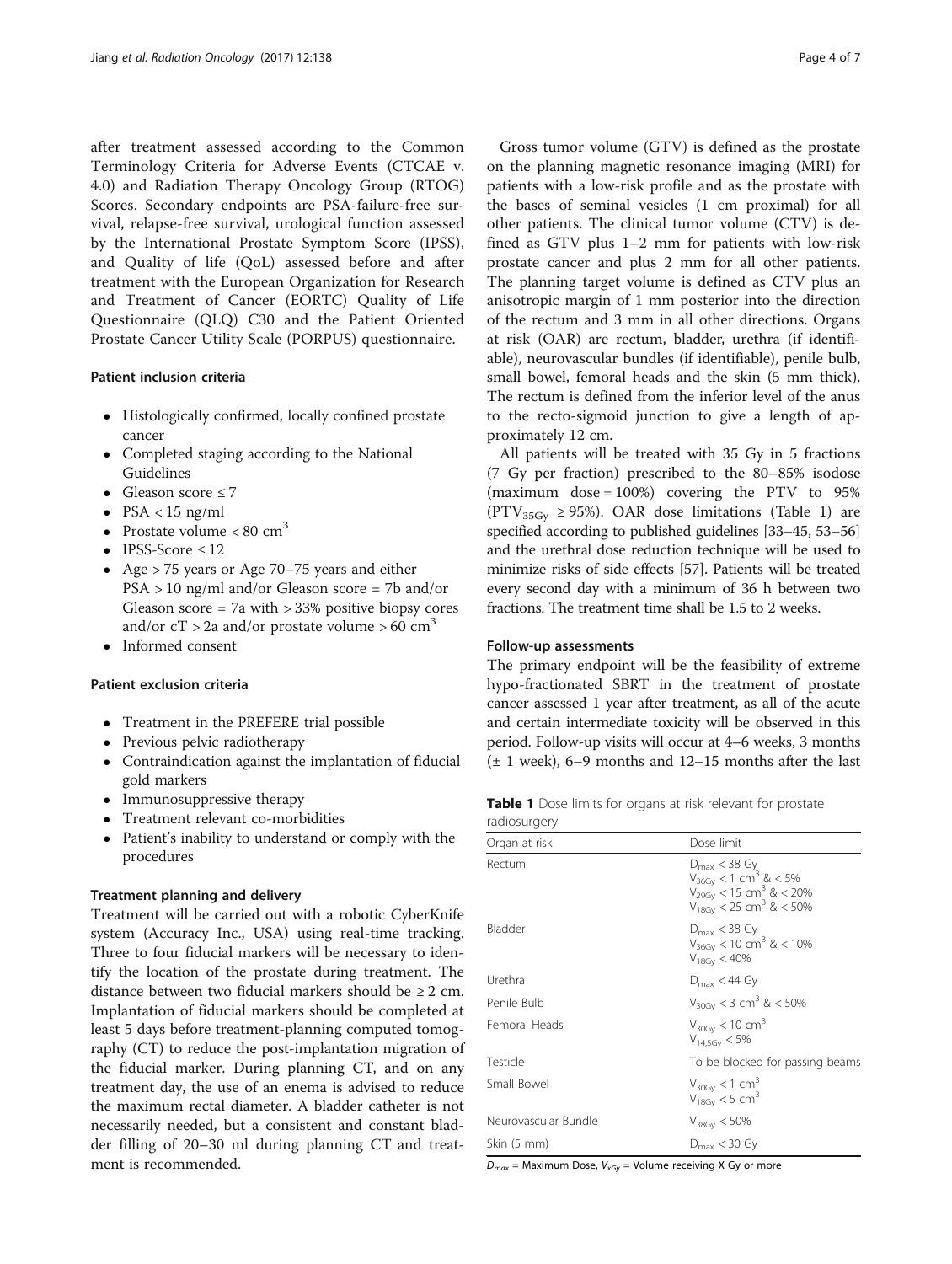day of irradiation. During follow up, side effects will be documented (if any) and the PSA value (at least twice), IPSS and QoL using the PORPUS questionnaire will be documented. The course of the PSA value will be used to declare biochemical failure according the Phoenix definitions. In case of failure to identify disease progression by assessing the PSA value, progression events are defined as radiologically documented disease progression using Response Evaluation Criteria In Solid Tumors (RECIST) Criteria (Revised Guidelines, Version 1.1, 2009). QoL is assessed using the EORTC QLQ C30 questionnaire at the last follow-up visit.

The reasoning for this short follow-up time was due to the nature of the study design being a feasibility trial with a single technique which would serve as the basis for a subsequent multi-institutional multi-platform trial with long term follow-up. I.e., we did not want to overly delay such long term multi-institutional multi-platform study and decided to finish the initial feasibility trial as soon as possible. For long-term evaluation, patients will of course be followed for at least 5 years according to the standard practice for radiotherapy in Germany which additionally will include treatment relevant efficacy, side effects, IPSS and QoL assessments; however, this will not be part of the study protocol.

## Sample size calculation

Based on available data and radiobiological calculations, the frequency of severe toxicity (grade 2 or higher) is expected to be approximately 2.8% for GU and 1.1% for GI toxicity. Eighty-five and fifty-four patients are required to reject proportions of 17.5% and 10% with 78% and 88% power at two-sided significance levels < 5% with the exact binomial test using a Bonferroni-Holm procedure. The aim is therefore to recruit 85 patients in this trail.

#### Trial duration and criteria for early study termination

Patient accrual is estimated to be finished within 2 years, with a follow-up period of 1 year after last patient in. The clinical trial should be concluded 3 years after first inclusion. Early termination of the trial will occur if the toxicity of this extreme hypo-fractionated SBRT is determined to be unacceptable ( $\geq$  grade 3 in more than four of the first ten patients for acute or more than 20% of all patients for chronic side effects). The study can be terminated early, if a) the hypothesis of the study can be answered by new data, b) the understanding of the radiobiology for prostate cancer is markedly altered by new data, or c) the recruiting target is not met during the recruitment phase.

## Ethical and legal considerations

The HYPOSTAT study protocol was reviewed by the 'Independent Expert Committee of the DEGRO' and an

approval from the National Radiation Protection Authority (BfS) for conducting the study was deemed necessary. The study was approved by the BfS (reference number Z5–22463/2–2013-031) and by the independent ethics committee of the University of Luebeck (reference number 13–052) and, subsequently, by the ethics committees responsible for the participating clinics and institutions (University of Kiel, University of Frankfurt and University of Rostock). The HYPOSTAT study is accredited by the Radiation Oncology Working Group (ARO) of the German Cancer Society. The registration number at [clinicaltrials.gov](http://clinicaltrials.gov) is NCT02635256. The study is monitored and audited by the center for clinical trials (ZKS Luebeck, Germany, protocol number ZKS-121-003). Sponsor of the study is the University Medical Center Schleswig Holstein, and the study is partly financed by the Dr.-Rurainski-Stiftung (Ettlingen, Germany) and the Saphir Medical Engineering Group GmbH (Guestrow, Germany).

## **Discussion**

The HYPOSTAT trial aims at demonstrating short term feasibility of extreme hypo-fractioned SBRT for the treatment of prostate cancer and might be used as the pilot study for a multi-center multi-platform or for randomized-controlled trials in Germany comparing conventional radiotherapy with SBRT for localized prostate cancer in the future. The study concept of patient enrollment, follow-up and evaluation by multiple public university medical centers and actual patient treatment in dedicated private radiosurgery practices with hightech radiation equipment is unique for clinical trials.

#### Abbreviations

BfS: Bundesamt fuer Strahlenschutz (National Radiation Protection Authority); CT: Computer Tomography; CTCAE: Common Terminology Criteria for Adverse Events; CTV: Clinical Target Volume; DEGRO: Deutsche Gesellschaft fuer Radioonkologie (German Society for Radiation Oncology); EBRT: External Beam Radiation Therapy; EORTC: European Organization for Research and Treatment of Cancer; GI: Gastrointestinal; GTV: Gross Target Volume; GU: Genitourinary; HYPOSTAT: Hypofraktionierte Strahlenchirurgie bei lokal begrenztem Prostatakarzinom (Hypo-fractioned radiosurgery for localized prostate cancer); IMRT: Intensity Modulated Radiation Therapy; IPSS: International Prostate Symptom Score; MRI: Magnetic Resonance Imaging; NCI: National Cancer Institute; OAR: Organ at Risk; PORPUS: Patient Oriented Prostate Cancer Utility Scale; PSA: Prostate Specific Antigen; PTV: Planning Target Volume; QLQ: Quality of Life Questionnaire; QoL: Quality of Life; RECIST: Response Evaluation Criteria In Solid Tumors; RTOG: Radiation Therapy Oncology Group; SBRT: Stereotactic Body Radiation Therapy; VMAT: Volumetric Modulated Radiation Therapy

#### Acknowledgements

Not applicable.

#### Funding

The study did not receive funding by a major funding body.

#### Availability of data and materials

Not applicable.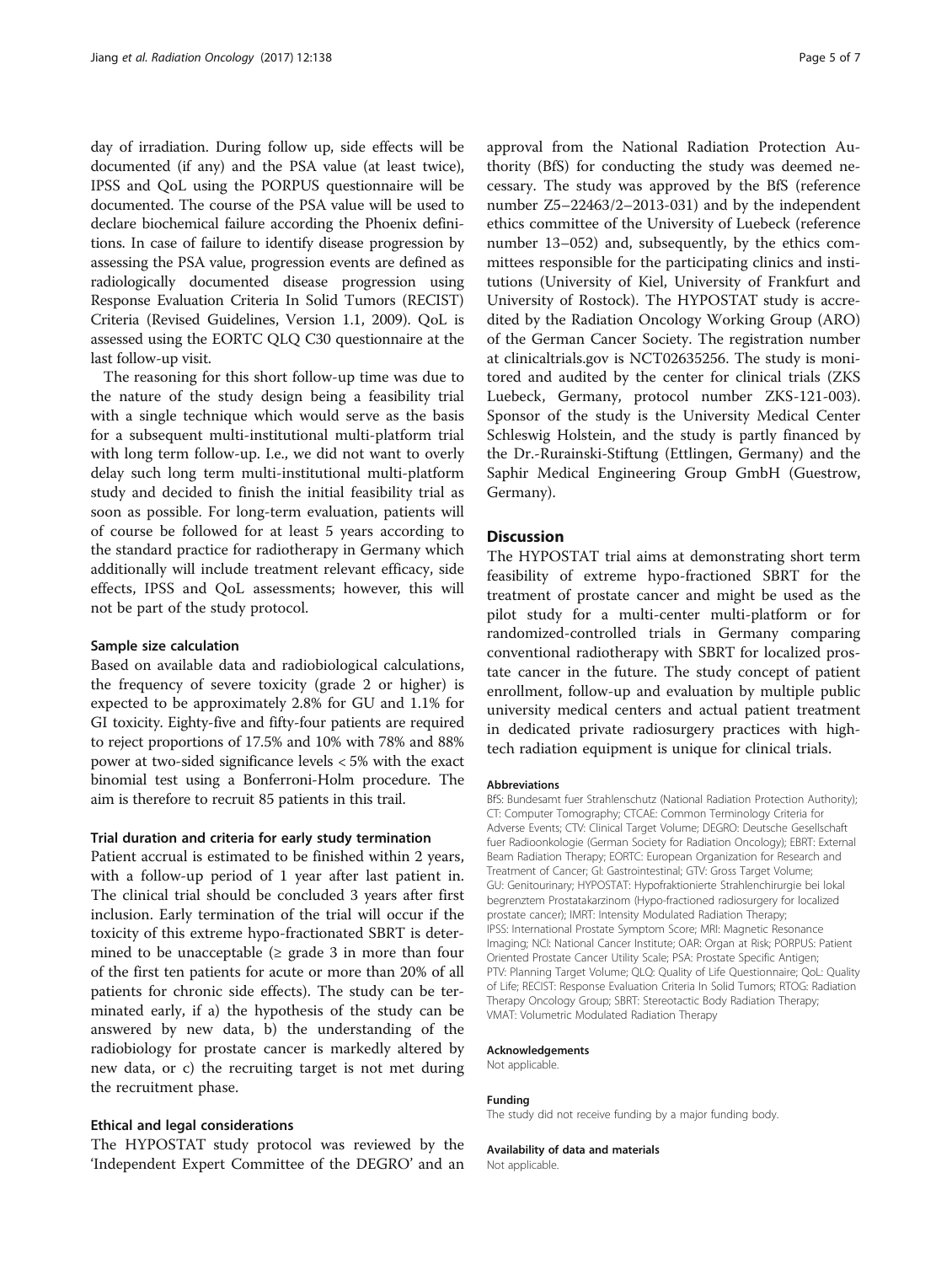#### <span id="page-5-0"></span>Related articles

This is the first publication for the HYPOSTAT study.

#### Authors' contributions

JD, OB, KK, JT and AK designed the study protocol. RV is the trial statistician and calculated the sample size. KJ and AM are the dedicated urologists for the study and reviewed the protocol. OB, KK, JT, AS, KD, RB and JD prepared and filed the BfS and ethics applications and prepared all study documents. SH, DI, PB, CR and GH are the treating clinicians in the study and reviewed the protocol and all study documents. SL is the dedicated CRA for the study. PJ, KK, OB, AZ, RV and JD translated the study protocol and drafted the manuscript. All authors read and approved the final manuscript.

#### Ethics approval and consent to participate

The study was approved by the BfS (reference number Z5–22463/2–2013-031) and by the independent ethics committee of the University of Luebeck (reference number 13–052).

#### Consent for publication

Not applicable.

#### Competing interests

The study is partly financed by the Dr.-Rurainski-Stiftung (Ettlingen, Germany) and the Saphir Medical Engineering Group GmbH (Guestrow, Germany).

#### Publisher's Note

Springer Nature remains neutral with regard to jurisdictional claims in published maps and institutional affiliations.

#### Author details

<sup>1</sup> Klinik für Strahlentherapie, Universitätsklinikum Schleswig-Holstein, Kiel, Germany. <sup>2</sup>Klinik für Strahlentherapie, Universitätsklinik für Medizinische Strahlenphysik, Pius Hospital, Oldenburg, Germany. <sup>3</sup>Universität zu Lübeck, ZKS, Lübeck, Germany. <sup>4</sup>Institut für Medizinische Biometrie und Statistik, Universitätsklinikum Schleswig-Holstein, Lübeck, Germany. <sup>5</sup>Saphir Radiochirurgie Zentrum Norddeutschland und Frankfurt am Main, Güstrow, Germany. <sup>6</sup>Klinik für Strahlentherapie, Universitätsklinikum Frankfurt, Frankfurt, Germany. <sup>7</sup> Klinik für Strahlentherapie, Universitätsmedizin Rostock, Rostock, Germany. <sup>8</sup>Klinik für Urologie, Universitätsklinikum Schleswig-Holstein, Kiel, Germany. <sup>9</sup>Klinik für Urologie, Universitätsklinikum Schleswig-Holstein, Lübeck, Germany. <sup>10</sup>Flushing Radiation Oncology Services, New York, USA. <sup>11</sup>Long Island Radiation Therapy, New York, USA. <sup>12</sup>School of Mathematics, Statistics and Computer Science, University of KwaZulu-Natal, Pietermaritzburg, South Africa. <sup>13</sup>Department for Radiation Oncology, University Clinic Copenhagen, Copenhagen, Denmark. <sup>14</sup>Department of Radiation Oncology, Karl Lennert Cancer Center, University Medical Center Schleswig-Holstein, Campus Kiel, Arnold-Heller-Straße 3, Haus 50, D-24105 Kiel, Germany.

#### Received: 9 June 2017 Accepted: 10 August 2017 Published online: 18 August 2017

#### References

- 1. Ferlay J, Steliarova-Foucher E, Lortet-Tieulent J, et al. Cancer incidence and mortality patterns in Europe: estimates for 40 countries in 2012. Eur J Cancer. 2013;49(6):1374–403.
- 2. Gleason DF, Mellinger GT. Prediction of prognosis for prostatic adenocarcinoma by combined histological grading and clinical staging. J Urol. 1974;111:58–64.
- 3. Gleason DF. Histologic grading and clinical staging of prostatic carcinoma. In: Tannenbaum M, ed. Urologic Pathology: The Prostate; 1977. p. 171–97.
- 4. Partin AW, Kattan MW, Subong EN, et al. Combination of prostate-specific antigen, clinical stage, and Gleason score to predict pathological stage of localized prostate cancer. A multi-institutional update. JAMA. 1997;277: 1445–51.
- 5. Partin AW, Mangold LA, Lamm DM, et al. Contemporary update of prostate cancer staging nomograms (Partin tables) for the new millennium. Urology. 2001;58:843–8.
- 6. Ischia JJ, Pang CY, Tay YK, et al. Active surveillance for prostate cancer: an Australian experience. BJU Int. 2012;109:40–3.
- 7. Chodak GW, Thisted RA, Gerber GS, et al. Results of conservative management of clinically localized prostate cancer. N Engl J Med. 1994;330:242–8.
- 8. Waaler G, Stenwig AE. Prognosis of localised prostatic cancer managed by "watch and wait" policy. Br J Urol. 1993;72:214–9.
- 9. Wilt TJ, Brawer MK, Jones KM, et al. Prostate cancer intervention versus observation trial (PIVOT) study group. Radical prostatectomy versus observation for localized prostate cancer. N Engl J Med. 2012;367:203–13.
- 10. Bill-Axelson A, Holmberg L, Ruutu M, et al. Scandinavian prostate cancer group study no. 4. Radical prostatectomy versus watchful waiting in early prostate cancer. N Engl J Med. 2005;352:1977–84.
- 11. Holmberg L, Bill-Axelson A, Helgesen F, et al. Scandinavian prostatic cancer group study number 4. A randomized trial comparing radical prostatectomy with watchful waiting in early prostate cancer. N Engl J Med. 2002;347(11): 781–9.
- 12. Alibhai SM, Leach M, Tomlinson G, et al. 30-day mortality and major complications after radical prostatectomy: influence of age and comorbidity. J Natl Cancer Inst. 2005;97:1525–32.
- 13. Bishoff JT, Motley G, Optenberg SA, et al. Incidence of fecal and urinary incontinence following radical perineal and retropubic prostatectomy in a national population. J Urol. 1998;160:454–8.
- 14. Catalona WJ, Basler JW. Return of erections and urinary continence following nerve sparing radical retropubic prostatectomy. J Urol. 1993;150:905–7.
- 15. Dearnaley DP, Khoo VS, Norman AR, et al. Comparison of radiation sideeffects of conformal and conventional radiotherapy in prostate cancer: a randomised trial. Lancet. 1999;353:267–72.
- 16. Nieder AM, Porter MP, Soloway MS. Radiation therapy for prostate cancer increases subsequent risk of bladder and rectal cancer: a population based cohort study. J Urol. 2008;180:2005–9.
- 17. Sanda MG, Dunn RL, Michalski J, et al. Quality of life and satisfaction with outcome among prostate cancer survivors. N Engl J Med. 2008;358:1250–61.
- 18. Resnick MJ, Koyama T, Fan KH, et al. Long-term functional outcomes after treatment for localized prostate cancer. N Engl J Med. 2013;368:436–45.
- 19. Hamdy FC, Donovan JL, Lane JA, et al; ProtecT Study Group. 10-year outcomes after monitoring, surgery, or radiotherapy for localized prostate cancer. N Engl J Med 2016;375(15):1415-1424.
- 20. Alicikus ZA, Yamada Y, Zhang Z, et al. Ten-year outcomes of high-dose, intensity-modulated radiotherapy for localized prostate cancer. Cancer. 2011;17(7):1429–37.
- 21. Zelefsky MJ, Kollmeier M, Cox B, et al. Improved clinical outcomes with high-dose image guided radiotherapy compared with non-IGRT for the treatment of clinically localized prostate cancer. Int J Radiat Oncol Biol Phys. 2012;84(1):125–9.
- 22. Michalski J, Winter K, Roach M, et al. Clinical outcome of patients treated with 3D conformal radiation therapy (3D-CRT) for prostate cancer on RTOG 9406. Int J Radiat Oncol Biol Phys. 2012;83(3):363–70.
- 23. Jacobs BL, Zhang Y, Skolarus TA, et al. Comparative effectiveness of externalbeam radiation approaches for prostate cancer. Eur Urol. 2014;65(1):162–8.
- 24. Peeters ST, Heemsbergen WD, Koper PC, et al. Dose-response in radiotherapy for localized prostate cancer: results of the Dutch multicenter randomized phase III trial comparing 68 Gy of radiotherapy with 78 Gy. J Clin Oncol. 2006;24:1990–6.
- 25. Pollack A, Zagars GK, Starkschall G, et al. Prostate cancer radiation dose response: results of the M. D. Anderson phase III randomized trial. Int J Radiat Oncol Biol Phys. 2002;53:1097–105.
- 26. Fowler JF. The radiobiology of prostate cancer including new aspects of fractionated radiotherapy. Acta Oncol. 2005;44(3):265–76.
- 27. Arcangeli G, Fowler J, Gomellini S, et al. Acute and late toxicity in a randomized trial of conventional versus hypofractionated three-dimensional conformal radiotherapy for prostate cancer. Int J Radiat Oncol Biol Phys. 2011;79:1013–21.
- 28. Miralbell R, Roberts SA, Zubizarreta E, et al. Dose-fractionation sensitivity of prostate cancer deduced from radiotherapy outcomes of 5,969 patients in seven international institutional datasets:  $α/β = 1.4$  (0.9-2.2) Gy. Int J Radiat Oncol Biol Phys. 2012;82(1):17–24.
- 29. Dasu A, Toma-Dasu I. Prostate alpha/beta revisited an analysis of clinical results from 14168 patients. Acta Oncol. 2012;51(8):963–74.
- 30. Dearnaley D, Syndikus I, Sumo G, et al. Conventional versus hypofractionated high-dose intensity-modulated radiotherapy for prostate cancer: preliminary safety results from the CHHiP randomised controlled trial. Lancet Oncol. 2012;13:43–54.
- 31. Lee WR, Dignam JJ, Amin MB, et al. Randomized phase III noninferiority study comparing two radiotherapy fractionation schedules in patients with low-risk prostate cancer. J Clin Oncol. 2016 Jul 10;34(20):2325–32.